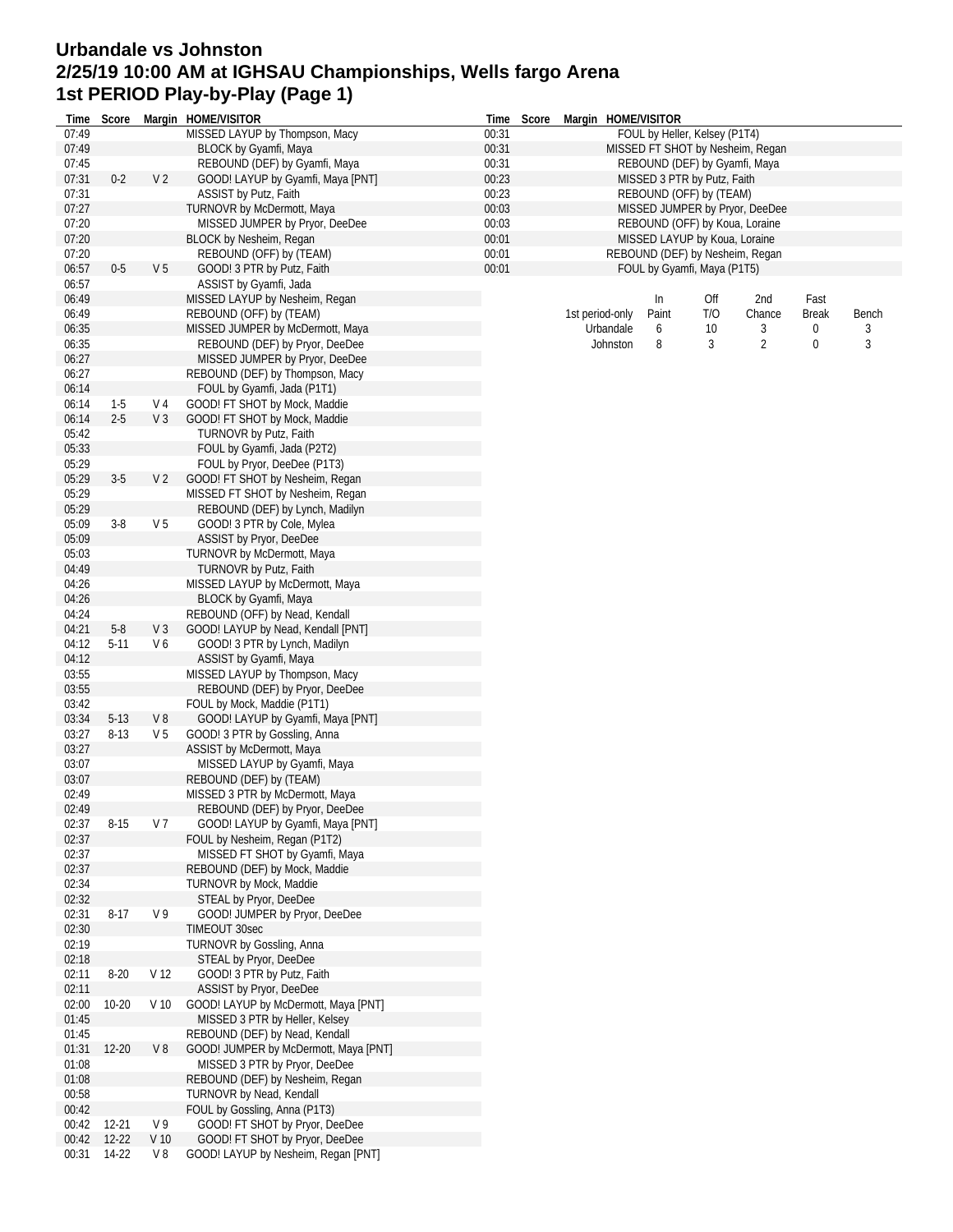## **Urbandale vs Johnston 2/25/19 10:00 AM at IGHSAU Championships, Wells fargo Arena 2nd PERIOD Play-by-Play (Page 1)**

| Time  | Score     |                 | Margin HOME/VISITOR                   | Time | Score | Margin HOME/VISITOR |                |                |        |                |                |
|-------|-----------|-----------------|---------------------------------------|------|-------|---------------------|----------------|----------------|--------|----------------|----------------|
| 07:50 | 14-25     | V <sub>11</sub> | GOOD! 3 PTR by Cole, Mylea            |      |       |                     |                |                |        |                |                |
| 07:34 |           |                 | TURNOVR by McDermott, Maya            |      |       |                     | In             | Off            | 2nd    | Fast           |                |
| 07:32 |           |                 | STEAL by Pryor, DeeDee                |      |       | 2nd period-only     | Paint          | T/O            | Chance | <b>Break</b>   | Bench          |
| 07:31 |           |                 | <b>TURNOVR by Pryor, DeeDee</b>       |      |       | Urbandale           | 12             | $\overline{2}$ | 3      | $\overline{2}$ | 3              |
| 07:30 |           |                 | STEAL by Thompson, Macy               |      |       | Johnston            | $\overline{2}$ | 5              | 0      | 0              | $\overline{2}$ |
| 07:26 |           |                 | FOUL by Pryor, DeeDee (P2T6)          |      |       |                     |                |                |        |                |                |
| 07:20 | $17-25$   | $V_8$           | GOOD! 3 PTR by McDermott, Maya        |      |       |                     |                |                |        |                |                |
| 06:58 |           |                 | MISSED 3 PTR by Putz, Faith           |      |       |                     |                |                |        |                |                |
| 06:58 |           |                 | REBOUND (DEF) by Mock, Maddie         |      |       |                     |                |                |        |                |                |
| 06:51 |           |                 | <b>TURNOVR by McDermott, Maya</b>     |      |       |                     |                |                |        |                |                |
| 06:16 |           |                 | TURNOVR by Gyamfi, Maya               |      |       |                     |                |                |        |                |                |
| 06:14 |           |                 | STEAL by McDermott, Maya              |      |       |                     |                |                |        |                |                |
| 06:08 | 19-25     | V6              | GOOD! LAYUP by Nead, Kendall [PNT]    |      |       |                     |                |                |        |                |                |
| 05:55 |           |                 | <b>TURNOVR by Cole, Mylea</b>         |      |       |                     |                |                |        |                |                |
| 05:43 |           |                 | MISSED JUMPER by Nesheim, Regan       |      |       |                     |                |                |        |                |                |
| 05:43 |           |                 | REBOUND (DEF) by Gyamfi, Jada         |      |       |                     |                |                |        |                |                |
| 05:23 | 19-27     | V8              | GOOD! LAYUP by Gyamfi, Maya [PNT]     |      |       |                     |                |                |        |                |                |
| 05:16 | $21-27$   | V6              | GOOD! JUMPER by McDermott, Maya       |      |       |                     |                |                |        |                |                |
| 04:53 | $21 - 30$ | V <sub>9</sub>  | GOOD! 3 PTR by Heller, Kelsey         |      |       |                     |                |                |        |                |                |
| 04:53 |           |                 | ASSIST by Pryor, DeeDee               |      |       |                     |                |                |        |                |                |
| 04:36 |           |                 | MISSED LAYUP by Nesheim, Regan        |      |       |                     |                |                |        |                |                |
| 04:36 |           |                 | REBOUND (DEF) by Gyamfi, Maya         |      |       |                     |                |                |        |                |                |
| 04:19 |           |                 | MISSED 3 PTR by Gyamfi, Maya          |      |       |                     |                |                |        |                |                |
| 04:19 |           |                 | REBOUND (DEF) by (TEAM)               |      |       |                     |                |                |        |                |                |
| 04:01 |           |                 | MISSED JUMPER by Nead, Kendall        |      |       |                     |                |                |        |                |                |
| 04:01 |           |                 | REBOUND (DEF) by (TEAM)               |      |       |                     |                |                |        |                |                |
| 03:36 |           |                 | MISSED JUMPER by Gyamfi, Jada         |      |       |                     |                |                |        |                |                |
| 03:36 |           |                 | REBOUND (OFF) by Pryor, DeeDee        |      |       |                     |                |                |        |                |                |
| 03:36 | 21-32     | V 11            | GOOD! LAYUP by Pryor, DeeDee [PNT]    |      |       |                     |                |                |        |                |                |
| 03:36 |           |                 | FOUL by Nead, Kendall (P1T4)          |      |       |                     |                |                |        |                |                |
| 03:36 | 21-33     | V <sub>12</sub> | GOOD! FT SHOT by Pryor, DeeDee        |      |       |                     |                |                |        |                |                |
| 03:13 |           |                 | <b>TURNOVR by Mock, Maddie</b>        |      |       |                     |                |                |        |                |                |
| 03:11 |           |                 | STEAL by Pryor, DeeDee                |      |       |                     |                |                |        |                |                |
| 03:09 | $21 - 35$ | V 14            | GOOD! LAYUP by Pryor, DeeDee [FB/PNT] |      |       |                     |                |                |        |                |                |
| 03:09 |           |                 | TIMEOUT 30sec                         |      |       |                     |                |                |        |                |                |
| 02:54 |           |                 | MISSED 3 PTR by Mock, Maddie          |      |       |                     |                |                |        |                |                |
| 02:54 |           |                 | REBOUND (DEF) by Pryor, DeeDee        |      |       |                     |                |                |        |                |                |
| 02:33 |           |                 | TIMEOUT 30sec                         |      |       |                     |                |                |        |                |                |
| 02:02 | $21-37$   | V 16            | GOOD! LAYUP by Gyamfi, Jada [PNT]     |      |       |                     |                |                |        |                |                |
| 01:51 |           |                 | MISSED JUMPER by McDermott, Maya      |      |       |                     |                |                |        |                |                |
| 01:50 |           |                 | REBOUND (DEF) by Pryor, DeeDee        |      |       |                     |                |                |        |                |                |
| 01:45 |           |                 | <b>TURNOVR by Heller, Kelsey</b>      |      |       |                     |                |                |        |                |                |
| 01:29 |           |                 | MISSED 3 PTR by McDermott, Maya       |      |       |                     |                |                |        |                |                |
| 01:29 |           |                 | REBOUND (DEF) by Gyamfi, Jada         |      |       |                     |                |                |        |                |                |
| 00:48 | 21-39     | V 18            | GOOD! LAYUP by Gyamfi, Jada [PNT]     |      |       |                     |                |                |        |                |                |
| 00:36 | 23-39     | V 16            | GOOD! JUMPER by Gossling, Anna        |      |       |                     |                |                |        |                |                |
| 00:36 |           |                 | ASSIST by Thompson, Macy              |      |       |                     |                |                |        |                |                |
| 00:11 | 23-41     | V 18            | GOOD! LAYUP by Putz, Faith [PNT]      |      |       |                     |                |                |        |                |                |
| 00:01 |           |                 | MISSED 3 PTR by McDermott, Maya       |      |       |                     |                |                |        |                |                |
| 00:00 |           |                 | REBOUND (DEF) by (DEADBALL)           |      |       |                     |                |                |        |                |                |
|       |           |                 |                                       |      |       |                     |                |                |        |                |                |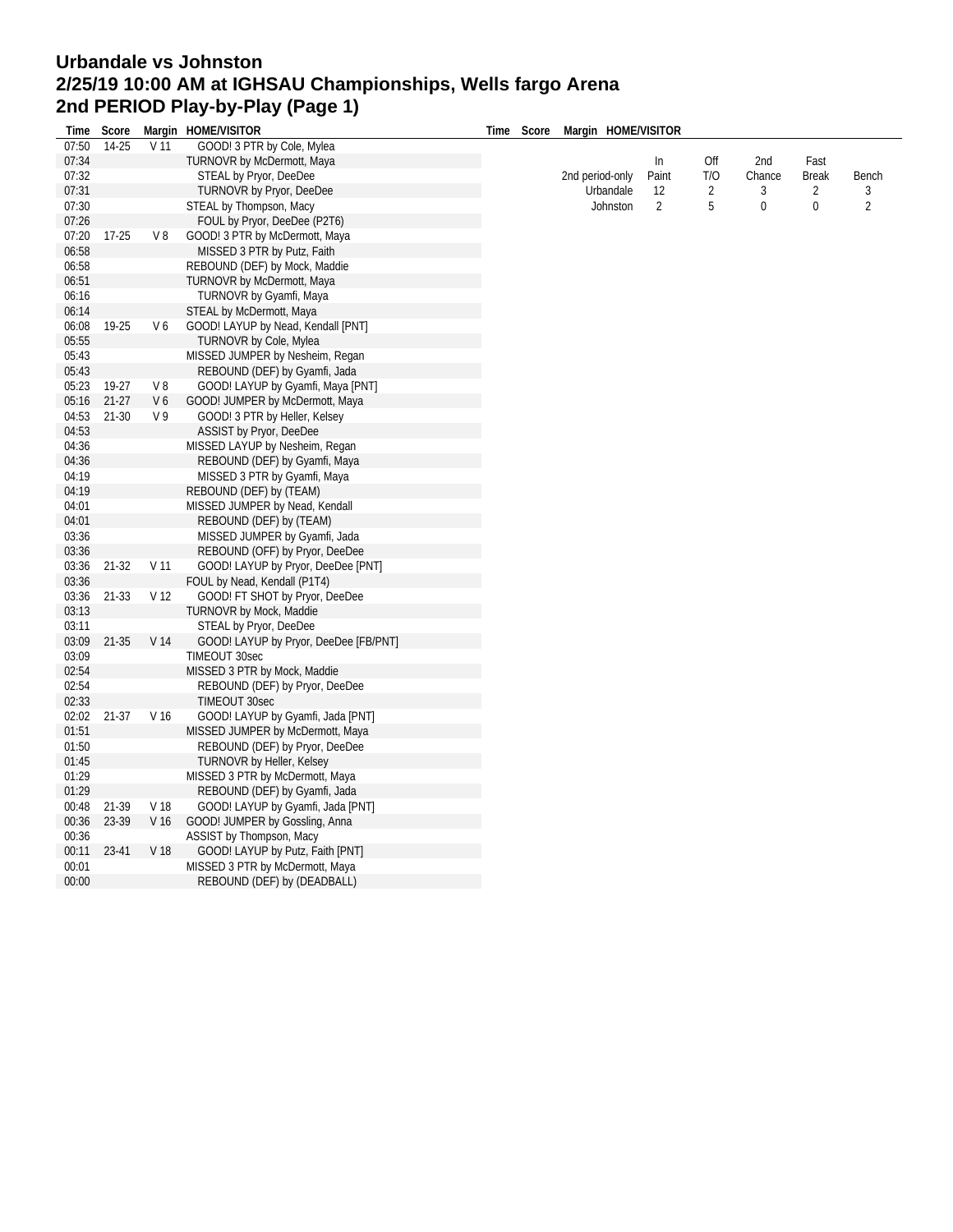## **Urbandale vs Johnston 2/25/19 10:00 AM at IGHSAU Championships, Wells fargo Arena 3rd PERIOD Play-by-Play (Page 1)**

| Time  | Score     |                 | Margin HOME/VISITOR                     | Time | Score           | Margin HOME/VISITOR |          |             |                   |            |                |
|-------|-----------|-----------------|-----------------------------------------|------|-----------------|---------------------|----------|-------------|-------------------|------------|----------------|
| 07:47 | 25-41     | V 16            | GOOD! LAYUP by Nesheim, Regan [PNT]     |      |                 |                     |          |             |                   |            |                |
| 07:47 |           |                 | ASSIST by Mock, Maddie                  |      |                 |                     | In       | Off         | 2nd               | Fast       |                |
| 07:30 | 25-43     | V 18            | GOOD! LAYUP by Gyamfi, Jada [PNT]       |      | 3rd period-only | Paint<br>6          | T/O<br>0 | Chance<br>0 | <b>Break</b><br>0 | Bench<br>0 |                |
| 07:17 | $27-43$   | V <sub>16</sub> | GOOD! JUMPER by McDermott, Maya [PNT]   |      | Urbandale       |                     |          |             |                   |            |                |
| 06:19 |           |                 | FOUL by Thompson, Macy (P1T1)           |      |                 | Johnston            | 10       | 0           | 0                 | 2          | $\overline{2}$ |
| 06:19 | 27-44     | V 17            | GOOD! FT SHOT by Cole, Mylea            |      |                 |                     |          |             |                   |            |                |
| 06:19 |           |                 | MISSED FT SHOT by Cole, Mylea           |      |                 |                     |          |             |                   |            |                |
| 06:19 |           |                 | REBOUND (DEF) by Nead, Kendall          |      |                 |                     |          |             |                   |            |                |
| 06:06 | 30-44     | V 14            | GOOD! 3 PTR by Nead, Kendall            |      |                 |                     |          |             |                   |            |                |
| 06:06 |           |                 | ASSIST by Nesheim, Regan                |      |                 |                     |          |             |                   |            |                |
| 05:55 |           |                 | <b>TIMEOUT 30sec</b>                    |      |                 |                     |          |             |                   |            |                |
|       |           |                 |                                         |      |                 |                     |          |             |                   |            |                |
| 05:45 |           |                 | MISSED LAYUP by Pryor, DeeDee           |      |                 |                     |          |             |                   |            |                |
| 05:45 |           |                 | REBOUND (DEF) by Thompson, Macy         |      |                 |                     |          |             |                   |            |                |
| 05:41 |           |                 | FOUL by Gyamfi, Maya (P2T1)             |      |                 |                     |          |             |                   |            |                |
| 05:41 | 31-44     | V <sub>13</sub> | GOOD! FT SHOT by Mock, Maddie           |      |                 |                     |          |             |                   |            |                |
| 05:41 |           |                 | MISSED FT SHOT by Mock, Maddie          |      |                 |                     |          |             |                   |            |                |
| 05:41 |           |                 | REBOUND (DEF) by Pryor, DeeDee          |      |                 |                     |          |             |                   |            |                |
| 05:16 | $31 - 46$ | V <sub>15</sub> | GOOD! LAYUP by Pryor, DeeDee [PNT]      |      |                 |                     |          |             |                   |            |                |
| 05:07 |           |                 | MISSED 3 PTR by Mock, Maddie            |      |                 |                     |          |             |                   |            |                |
| 05:07 |           |                 | REBOUND (DEF) by Pryor, DeeDee          |      |                 |                     |          |             |                   |            |                |
| 04:53 |           |                 | MISSED LAYUP by Gyamfi, Jada            |      |                 |                     |          |             |                   |            |                |
| 04:53 |           |                 | REBOUND (DEF) by Mock, Maddie           |      |                 |                     |          |             |                   |            |                |
| 04:44 | 33-46     | V 13            | GOOD! LAYUP by Nesheim, Regan [PNT]     |      |                 |                     |          |             |                   |            |                |
| 04:33 |           |                 | TIMEOUT TEAM                            |      |                 |                     |          |             |                   |            |                |
| 04:11 | 33-48     | V <sub>15</sub> | GOOD! JUMPER by Gyamfi, Jada            |      |                 |                     |          |             |                   |            |                |
| 04:05 | 35-48     | V 13            | GOOD! LAYUP by Nead, Kendall [PNT]      |      |                 |                     |          |             |                   |            |                |
| 04:05 |           |                 | ASSIST by McDermott, Maya               |      |                 |                     |          |             |                   |            |                |
| 04:05 |           |                 |                                         |      |                 |                     |          |             |                   |            |                |
|       |           |                 | FOUL by Gyamfi, Jada (P3T2)             |      |                 |                     |          |             |                   |            |                |
| 04:05 | 36-48     | V 12            | GOOD! FT SHOT by Nead, Kendall          |      |                 |                     |          |             |                   |            |                |
| 03:46 |           |                 | MISSED 3 PTR by Putz, Faith             |      |                 |                     |          |             |                   |            |                |
| 03:46 |           |                 | REBOUND (DEF) by Mock, Maddie           |      |                 |                     |          |             |                   |            |                |
| 03:32 |           |                 | MISSED 3 PTR by Nead, Kendall           |      |                 |                     |          |             |                   |            |                |
| 03:32 |           |                 | REBOUND (DEF) by Gyamfi, Jada           |      |                 |                     |          |             |                   |            |                |
| 03:29 |           |                 | FOUL by Mock, Maddie (P2T2)             |      |                 |                     |          |             |                   |            |                |
| 03:18 | $36 - 50$ | V 14            | GOOD! JUMPER by Pryor, DeeDee [PNT]     |      |                 |                     |          |             |                   |            |                |
| 03:07 |           |                 | FOUL by Gyamfi, Maya (P3T3)             |      |                 |                     |          |             |                   |            |                |
| 03:07 |           |                 | MISSED FT SHOT by Mock, Maddie          |      |                 |                     |          |             |                   |            |                |
| 03:07 |           |                 | REBOUND (OFF) by (DEADBALL)             |      |                 |                     |          |             |                   |            |                |
| 03:07 | 37-50     | V 13            | GOOD! FT SHOT by Mock, Maddie           |      |                 |                     |          |             |                   |            |                |
| 02:55 |           |                 | MISSED 3 PTR by Gyamfi, Maya            |      |                 |                     |          |             |                   |            |                |
| 02:55 |           |                 | REBOUND (OFF) by Lynch, Madilyn         |      |                 |                     |          |             |                   |            |                |
| 02:51 |           |                 | FOUL by Nesheim, Regan (P2T3)           |      |                 |                     |          |             |                   |            |                |
| 02:37 |           |                 | MISSED 3 PTR by Heller, Kelsey          |      |                 |                     |          |             |                   |            |                |
| 02:37 |           |                 | REBOUND (DEF) by Mock, Maddie           |      |                 |                     |          |             |                   |            |                |
| 02:30 | 39-50     | V 11            | GOOD! LAYUP by McDermott, Maya [FB/PNT] |      |                 |                     |          |             |                   |            |                |
| 02:30 |           |                 | FOUL by Heller, Kelsey (P2T4)           |      |                 |                     |          |             |                   |            |                |
| 02:30 |           |                 | MISSED FT SHOT by McDermott, Maya       |      |                 |                     |          |             |                   |            |                |
| 02:30 |           |                 | REBOUND (DEF) by Lynch, Madilyn         |      |                 |                     |          |             |                   |            |                |
|       |           |                 |                                         |      |                 |                     |          |             |                   |            |                |
| 02:18 |           |                 | MISSED 3 PTR by Lynch, Madilyn          |      |                 |                     |          |             |                   |            |                |
| 02:18 |           |                 | REBOUND (DEF) by McDermott, Maya        |      |                 |                     |          |             |                   |            |                |
| 02:02 | 41-50     | V 9             | GOOD! JUMPER by Gossling, Anna          |      |                 |                     |          |             |                   |            |                |
| 01:51 |           |                 | FOUL by Nesheim, Regan (P3T4)           |      |                 |                     |          |             |                   |            |                |
| 01:34 |           |                 | MISSED LAYUP by Gyamfi, Jada            |      |                 |                     |          |             |                   |            |                |
| 01:34 |           |                 | REBOUND (OFF) by Gyamfi, Maya           |      |                 |                     |          |             |                   |            |                |
| 01:30 |           |                 | MISSED LAYUP by Gyamfi, Maya            |      |                 |                     |          |             |                   |            |                |
| 01:30 |           |                 | REBOUND (DEF) by Nead, Kendall          |      |                 |                     |          |             |                   |            |                |
| 01:25 |           |                 | FOUL by Putz, Faith (P1T5)              |      |                 |                     |          |             |                   |            |                |
| 01:25 | 42-50     | V8              | GOOD! FT SHOT by McDermott, Maya        |      |                 |                     |          |             |                   |            |                |
| 01:25 | 43-50     | V <sub>7</sub>  | GOOD! FT SHOT by McDermott, Maya        |      |                 |                     |          |             |                   |            |                |
| 01:17 |           |                 | MISSED JUMPER by Cole, Mylea            |      |                 |                     |          |             |                   |            |                |
| 01:17 |           |                 | REBOUND (DEF) by (TEAM)                 |      |                 |                     |          |             |                   |            |                |
| 01:04 |           |                 | TURNOVR by Nead, Kendall                |      |                 |                     |          |             |                   |            |                |
| 01:03 |           |                 | STEAL by Gyamfi, Maya                   |      |                 |                     |          |             |                   |            |                |
| 00:59 |           |                 | MISSED 3 PTR by Pryor, DeeDee           |      |                 |                     |          |             |                   |            |                |
| 00:59 |           |                 | REBOUND (OFF) by Putz, Faith            |      |                 |                     |          |             |                   |            |                |
| 00:29 |           |                 | TIMEOUT TEAM                            |      |                 |                     |          |             |                   |            |                |
| 00:01 |           |                 | MISSED JUMPER by Pryor, DeeDee          |      |                 |                     |          |             |                   |            |                |
| 00:01 |           |                 | BLOCK by Nead, Kendall                  |      |                 |                     |          |             |                   |            |                |
| 00:01 |           |                 | REBOUND (DEF) by Thompson, Macy         |      |                 |                     |          |             |                   |            |                |
|       |           |                 |                                         |      |                 |                     |          |             |                   |            |                |